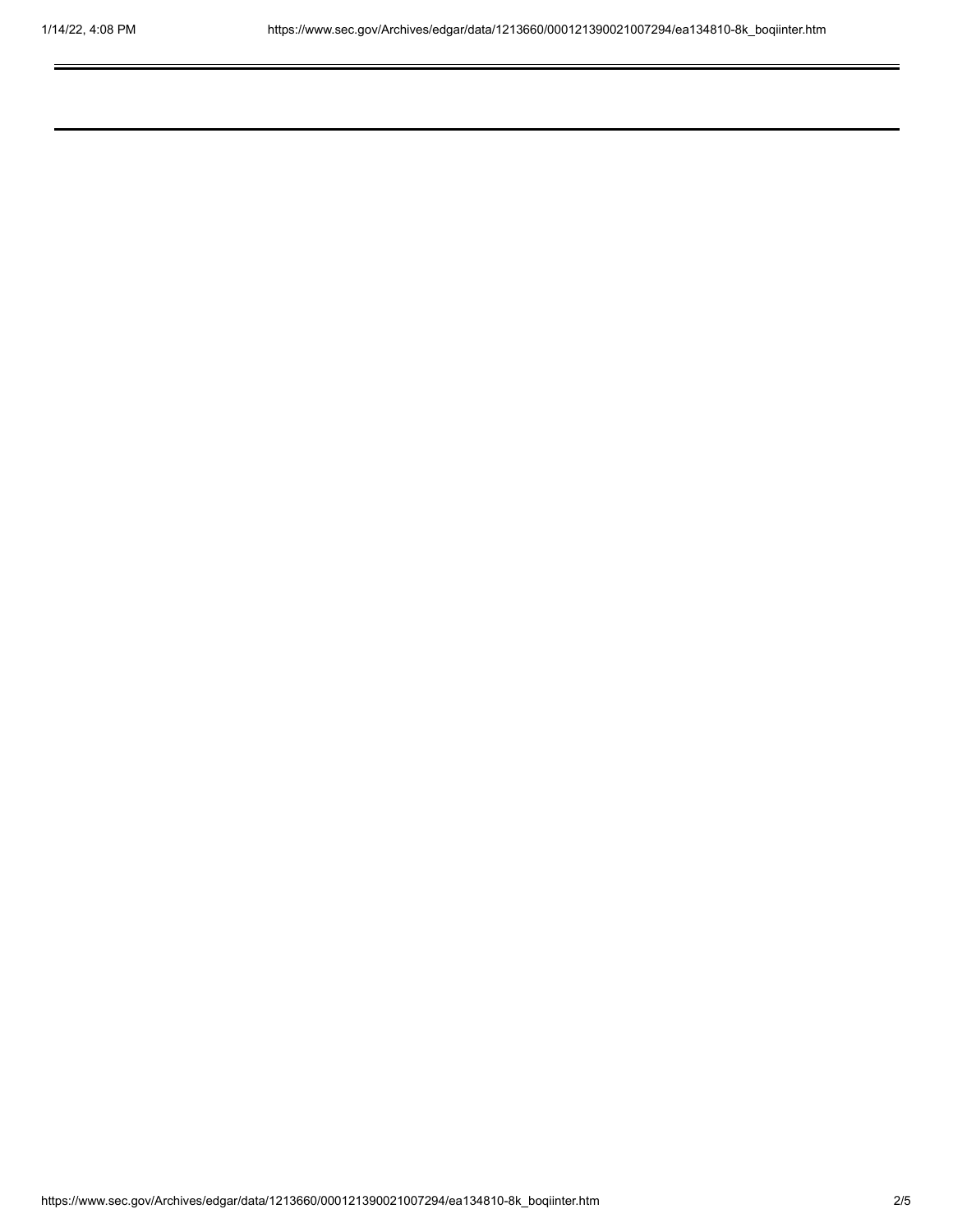#### **Section 2 – Financial Information**

# **Item 2.01. Completion of Acquisition or Disposition of Assets.**

As previously disclosed, on December 7, 2020, the Registrant entered into a stock purchase agreement (the "Agreement") to acquire Chongqing Guoyitang Hospital Co., Ltd. ("Guoyitang"). Pursuant to the Agreement, the Registrant agreed to purchase all the issued and outstanding equity interests in Guoyitang (the "Guoyitang Shares"). The transaction was closed on February 2, 2021. Upon closing, 100% of the Guoyitang Shares were transferred to and recorded under the name of the Registrant's wholly owned subsidiary Beijing Xin Rong Xin Industrial Development Co., Ltd. and the closing consideration was delivered to the seller in accordance with the Agreement.

The aggregate purchase price for the Guoyitang Shares was RMB 100,000,000 (approximately \$15,243,902). The closing consideration was consisted of 2,000,000 shares of common stock of the Registrant valued at RMB 40,000,000 (approximately US\$6,097,560) and RMB 20,000,000 (approximately US\$3,048,780) in cash. The balance of the purchase price in the amount of RMB 40,000,000 (approximately US\$6,097,560) is subject to post-closing adjustments based on the performance of Guoyitang in 2021 and 2022.

The foregoing description is qualified in its entirety by reference to the full text of the Agreement, which was filed as Exhibit 4.1 to the Registrant's Current Report on Form 8-K dated December 9, 2020 and is incorporated in this Report by reference.

### **Item 3.02 Unregistered Sale of Equity Securities.**

The information required to be reported under this Item is incorporated by reference to Item 2.01 of this Current Report on Form 8-K.

#### **Item 8.01 Other Information**

On February 8, 2021, the Registrant issued a press release announcing the completion of its acquisition of Guoyitang. A copy of the press release is attached as Exhibit 99.1 to this current report on Form 8-K and is incorporated by reference herein.

The information under this Item 8.01, including Exhibit 99.1, is deemed "furnished" and not "filed" under Section 18 of the Securities Exchange Act of 1934, as amended (the "Exchange Act"), or otherwise subject to the liability of that section, and shall not be incorporated by reference into any registration statement or other document filed under the Securities Act of 1933, as amended, or the Exchange Act, except as shall be expressly set forth by specific reference in such filing.

The information in this Current Report on Form 8-K, including Exhibit 99.1, may contain forward-looking statements based on management's current expectations and projections, which are intended to qualify for the safe harbor of Section 27A of the Securities Act of 1933, as amended, and Section 21E of the Securities Exchange Act of 1934, as amended. The statements contained herein that are not historical facts are considered "forward-looking statements." Such forward-looking statements may be identified by, among other things, the use of forward-looking terminology such as "believes," "expects," "may," "will," "should," or "anticipates" or the negative thereof or other variations thereon or comparable terminology, or by discussions of strategy that involve risks and uncertainties. In particular, statements regarding the efficacy of investment in research and development are examples of such forwardlooking statements. The forward-looking statements include risks and uncertainties, including, but not limited to, the effect of political, economic, and market conditions and geopolitical events, including the current COVID-19 global crisis; legislative and regulatory changes that affect our business; the availability of funds and working capital; the actions and initiatives of current and potential competitors; investor sentiment; and our reputation. The Registrant does not undertake any responsibility to publicly release any revisions to these forward-looking statements to take into account events or circumstances that occur after the date of this report. Additionally, the Registrant does not undertake any responsibility to update you on the occurrence of any unanticipated events, which may cause actual results to differ from those expressed or implied by any forward-looking statements. The factors discussed herein are expressed from time to time in the Registrant's filings with the Securities and Exchange Commission available at http://www.sec.gov .

1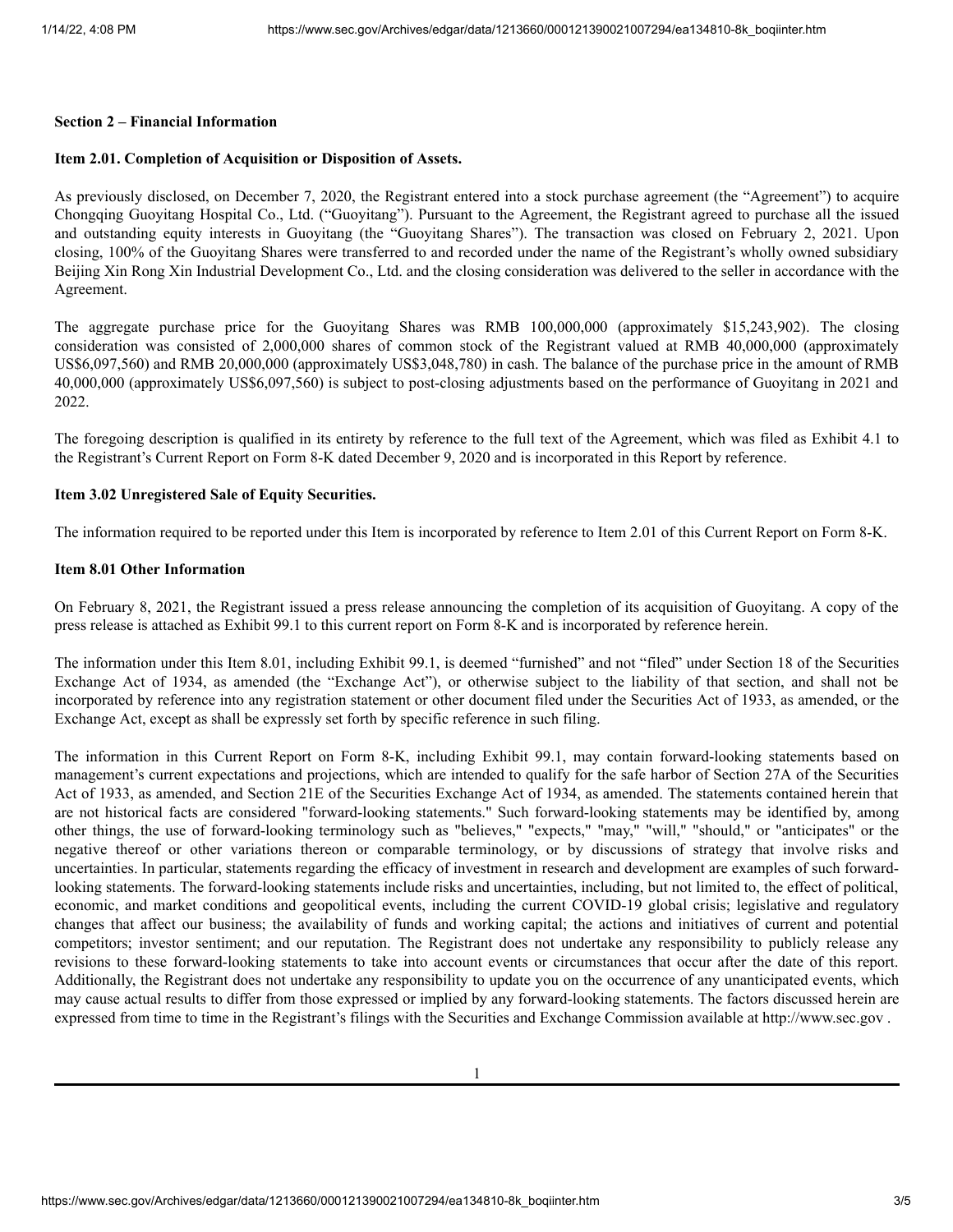## **Item 9.01. Financial Statements and Exhibits**

(d) Exhibits

| <b>Exhibit</b> | <b>Description</b>                          |
|----------------|---------------------------------------------|
| 99.1           | <b>Press Release dated February 8, 2021</b> |

2